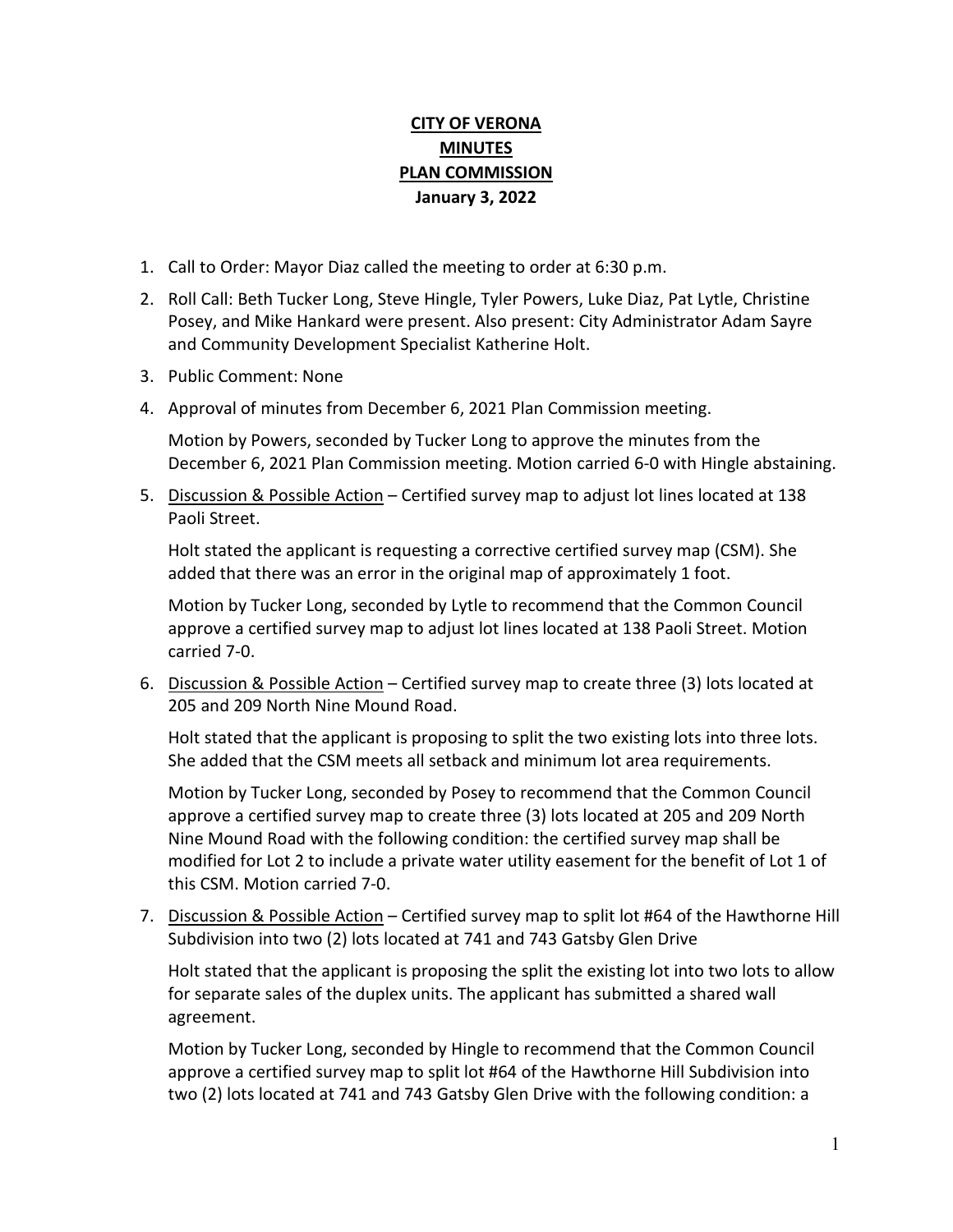shared wall agreement shall be recorded with the Dane County Register of Deeds. Motion carried 7-0.

- 8. Reports and comments from the Planning Department
	- a. Update on potential Zoning Ordinance changes.

Sayre presented staff's proposed changes to zoning ordinances for discussion only.

### **Setbacks**

Sayre stated that Staff recommends changing the setback for Suburban Industrial (SI) to 10 feet for the side yard and 20 feet for the rear. The Ordinance is currently 20 feet for side yard and 25 feet for the rear setback.

Similarly, staff is recommending going back to the original rear setback for Neighborhood Office, which is 25 feet from a non-residential lot.

The Building Inspector is also requesting that the pavement setbacks of 5 feet be reinstated.

Hankard asked if the setbacks could be dependent on what type of use is adjacent to the property as it should be added back into the Ordinance. Sayre said that Staff could look at making the requirements different for properties adjacent to residential.

Lytle stated that the pavement setback requirement probably wouldn't make sense if there were two adjacent commercial lots or a duplex. Sayre stated that it wouldn't affect shared driveways as there is a different process for approval.

## **Campers**

Sayre stated that the Building Inspectors have requested that language is added to the current Zoning Ordinance regarding camper parking. The previous language allowed the Building Inspectors to enforce any areas for concerns of sight lines on the road or any complaint about too many vehicles for a dwelling unit.

Tucker Long was only in favor of adding restrictions to campers if it is creating a safety issue. Diaz agreed, and if private property is contained on private property, he sees no issue. Powers also agreed. Hingle would be in favor of keeping the language for junk and debris.

Posey had concerns of people using campers as an extension of their home and potentially even a revenue source such as a rental.

Hankard is not if favor of people keeping larger campers on their property for long periods of time.

Sayre agreed that Staff would write sample language for the Plan Commission to review.

#### **Landscaping**